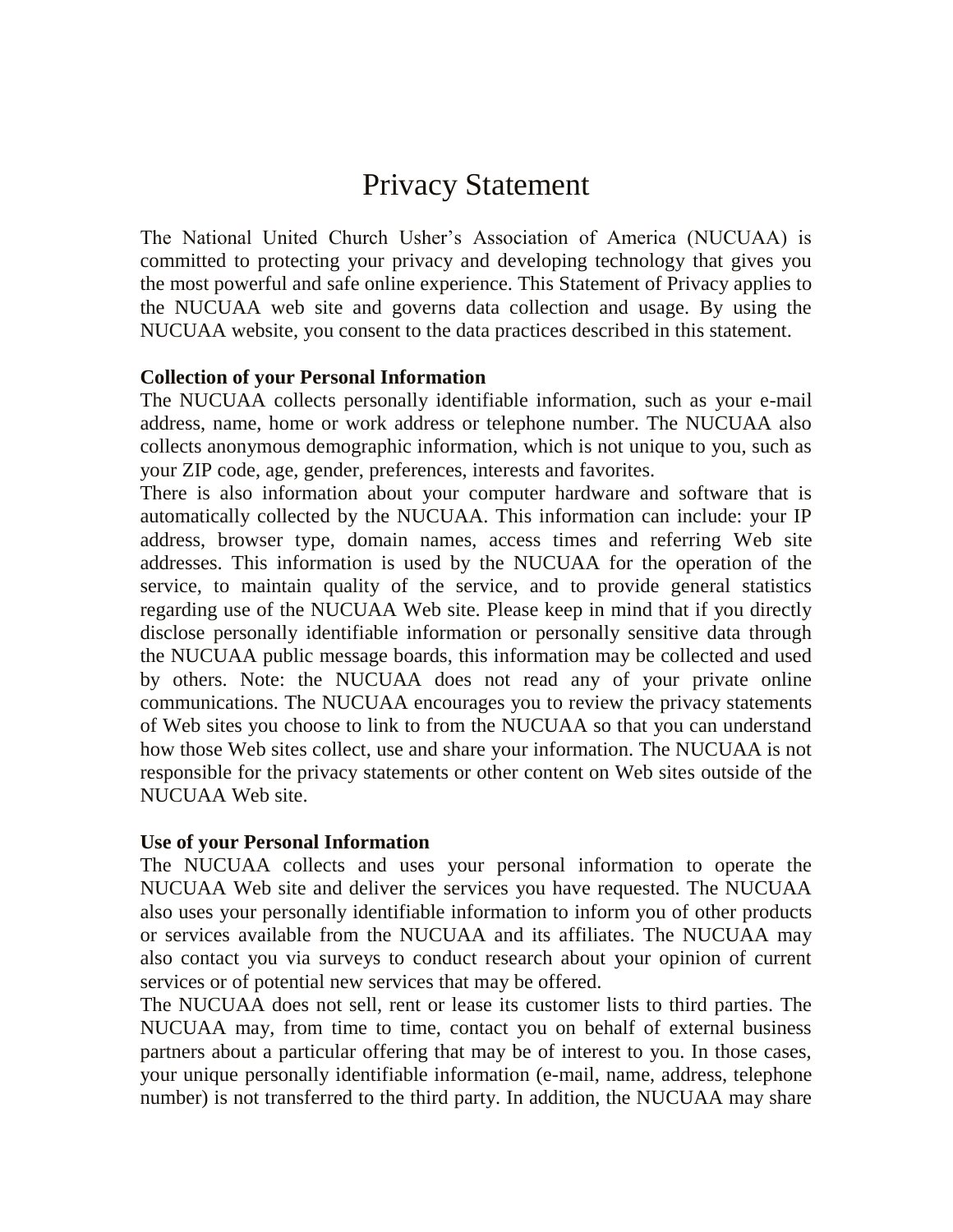data with trusted partners to help us perform statistical analysis, send you email or postal mail, provide customer support, or arrange for deliveries. All such third parties are prohibited from using your personal information except to provide these services to the NUCUAA, and they are required to maintain the confidentiality of your information. The NUCUAA does not use or disclose sensitive personal information, such as race, religion, or political affiliations, without your explicit consent. The NUCUAA keeps track of the web sites and pages linked to the NUCUAA Web site, in order to determine what NCUAA services are the most popular. This data is used to deliver customized content and advertising within the NUCUAA to customers whose behavior indicates that they are interested in a particular subject area. The NUCUAA web sites will disclose your personal information, without notice, only if required to do so by law or in the good faith belief that such action is necessary to: (a) conform to the edicts of the law or comply with legal process served on the NUCUAA or the site; (b) protect and defend the rights or property of the NUCUAA; and, (c) act under exigent circumstances to protect the personal safety of users of NUCUAA website services, or the public.

### **Use of Cookies**

The NUCUAA Web site uses cookies" to help you personalize your online experience. A cookie is a text file that is placed on your hard disk by a Web page server. Cookies cannot be used to run programs or deliver viruses to your computer. Cookies are uniquely assigned to you, and can only be read by a web server in the domain that issued the cookie to you. One of the primary purposes of cookies is to provide a convenience feature to save you time. The purpose of a cookie is to tell the Web server that you have returned to a specific page. For example, if you personalize NUCUAA pages, or register with the NUCUAA site or services, a cookie helps the NUCUAA to recall your specific information on subsequent visits. This simplifies the process of recording your personal information, such as billing addresses, shipping addresses, and so on. When you return to the same NUCUAA site, the information you previously provided can be retrieved, so you can easily use the NUCUAA features that you customized.

You have the ability to accept or decline cookies. Most Web browsers automatically accept cookies, but you can usually modify your browser setting to decline cookies if you prefer. If you choose to decline cookies, you may not be able to fully experience the interactive features of the NUCUAA services or Web sites you visit.

### **Security of your Personal Information**

The NUCUAA secures your personal information from unauthorized access, use or disclosure. The NUCUAA secures the personally identifiable information you provide on computer servers in a controlled, secure environment, protected from unauthorized access, use or disclosure. When personal information (such as a